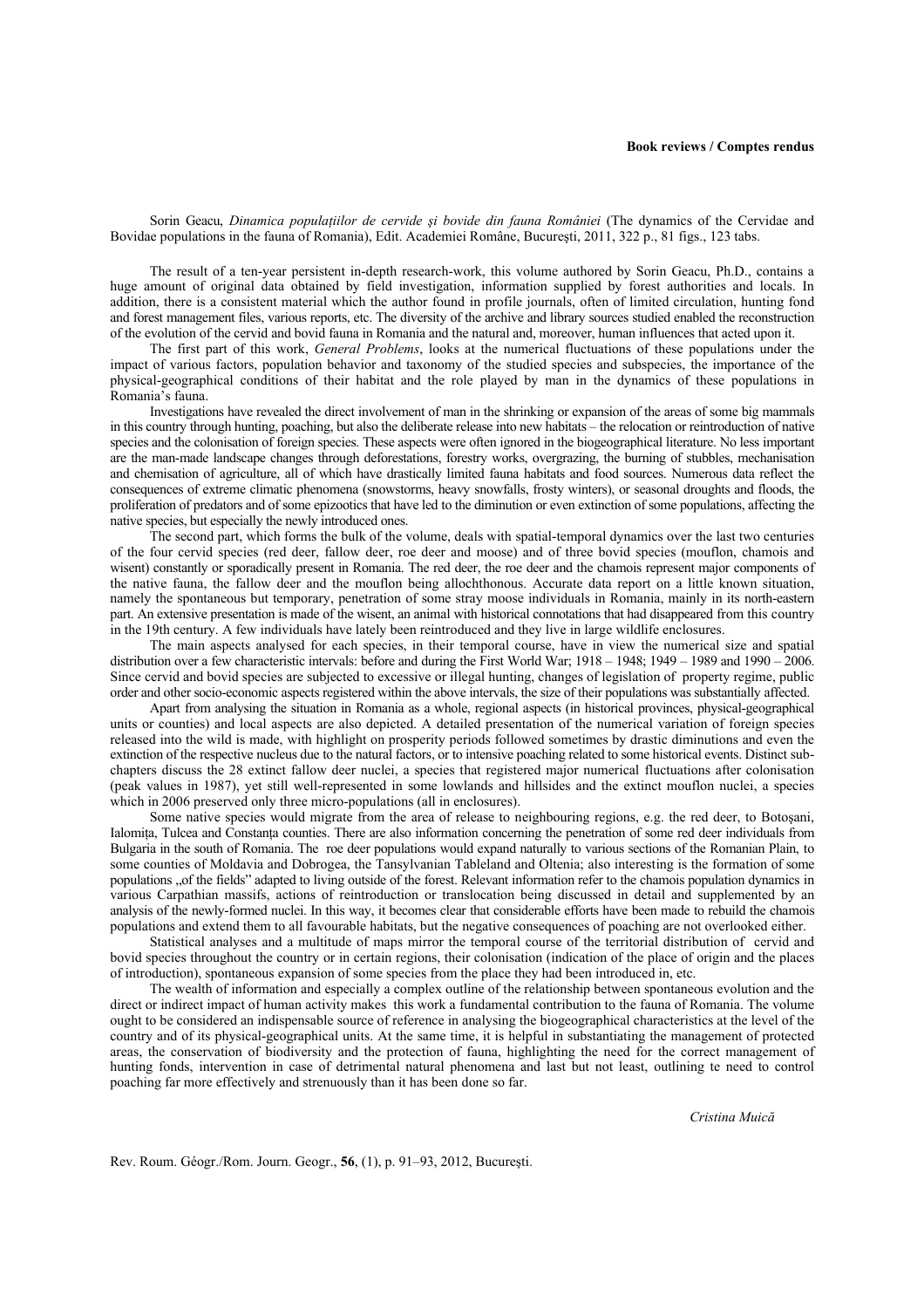Mihaela Sima (2011), *Mineritul şi poluarea râurilor în Munţii Metaliferi. Aplicaţii în bazinele hidrografice ale Crişului Alb şi Certejului* (Minning and river pollution in the Metaliferi Mountains. Case-study: the Crişul Alb and Certej river basins), Edit. Academiei, Bucharest, 254 p., 4 chap., 175 figs., 34 tables, 210 refs., contents and conclusions in English.

Romanian geography is permanently enriched with modern theoretical and practical studies appreciated by the national and international scientific community. Such a study is due to Mihaela Sima, senior scientific researcher with the Romanian Academy's Institute of Geography. The author has a sound set of knowledge acquired during her student years and enlarged in exchanges of experience and documentation stages in Great Britain, USA and Switzerland.

The present work makes a fresh approach to the Geography of the Environment in Romania. The problems tackled highlight the impact of mining on environmental degradation and opens up new vistas for complex interdisciplinary research into the pollution potential of mining areas in line with the European regulations on environmental protection.

The author's successful achievement is based on a multitude of documentation sources (210 references among which 127 from the international literature), field surveys, accurate mappings and samplings, lots of chemical analyses assayed in profile laboratories), collaboration with international teams and renowned specialists from the Universities of Wales (UK), Zürich (Switzerland) and Chile.

It is for the first time in the Romanian specialist literature that the issue of pollutants, the particularly mining-released non-ferrous metals (copper, lead, zinc, gold and silver) is being considered. These elements have a severe degrading impact on all environmental components (landform, air, water and vegetation), affecting animals, and public health. However, water is a most serious problem because rivers carry the chemical pollutants, basically heavy metals, radioactive substances or contaminated sediments, miles away from their source, impairing also the environment of neighbouring countries.

The aim of this work is to arouse the interest of scientists for studying the impact of any type of mining, with emphasis on the companies' obligation to implement environmental protection standards.

As known, mining in Romania has a millenary tradition, but its extensive development in the  $19<sup>th</sup>$  and  $20<sup>th</sup>$  centuries is the outcome of the industrial and technical-scientific revolutions (1850 and 1960, respectively). In the 1990s, the closure of numerous pits and processing units did considerably reduce mining activities. For all that, pollutants spilling over into the river channels and floodplains (through overflows, waste dumps on tailings dam failures) continue to contaminate soils and vegetation and impair the health condition of terrestrial ecosystems. Therefore, it is imperative to put in place synoptic surveillance and ecologisation measures at all mining and related processing sites.

Chapter One rings an alarm bell regarding the impact of mining on drainage basins. It is a conceptual and methodological approach to this issue and to the dangerously cascading risks entailed by activities in this field for all the natural and human components of an already critically vulnerable environment that continues it precarious existence. The case-study of two basins *–* Crişul Alb and Certej (a tributary of the Mureş River) represents a model of research.

The detrimental effect of all pollutants and of mining works themselves (building quarries and tailings dams, storing wastes and spilling over residue into the channel) have been changing the morphology of landforms, stream channels and floodplains, a reality illustrated in this volume with pertinent arguments.

Assessments on the level of degradation based on a complex study of geomorphology, geology, climate, hydrology, biogeography, land use, population and economic factors emphasize the natural potential of the Metaliferi Mountains, where mining is a widespread traditional occupation.

Chapter Three provide major methodological theoretical and applied research contributions. Samples collected during field investigations have been accurately analysed in specialist laboratories in terms of current national and international standards. The interpretation of results, correlated with local geological and geographical particularities and with each impaired environmental component and its state of degradation, contribute to the originality of this approach.

The values yielded by quantitative assayings of heavy metal water pollution by repeated samplings during characteristic seasons and over several consecutive years (2004-2008 in the Crişul Alb Basin and 2003-2009 in the Certej Basin) were in some cases exceeded 1 to over 1,000 times the European Community guidelines.

Since the Certej Basin is by far more affected than the Crişul Alb, Mihaela Sima proceeded to deep drillings in order to estimate the waste stored in floodplain sediments. The findings revealed the presence of some 20,000 tons of heavy metals, mostly zinc and lead, that are very dangerous for long-term pollution, moreover so, as under certain weather conditions and water discharge, waste can be dislodged and carried by the Mureş River over significant distances, becoming even a crossborder hazard.

Deficient management of the Certej tailings dams may become a source of accidents, e.g. the event of October 31, 1971 when over 55,000  $\text{m}^3$  of contaminated mining sterile spilled over, leaving more than 100 people dead, numerous others wounded, destroying six apartment blocks, a workers' hostel, the 250-year-old Museum of the Mine, individual households, etc., and significantly modifying the stream channel. It was one of the most dramatic anthropic hazards in the mining areas.

The present study, which highlights environmental imbalances in those areas, is but a beginning for further interdisciplinary studies on this issue. The author underlines the necessity for implementing ecologisation measures and for monitoring environmental quality by modern methods and new technologies in order to assess the level of degradation and the quality of water in mining sites.

The conclusions reached by the present study are applicable to all similar situations, hence the practical and methodological value of this volume, an excellent achievement of Mrs Mihaela Sima. Sincere congratulations.

*Octavia Bogdan*